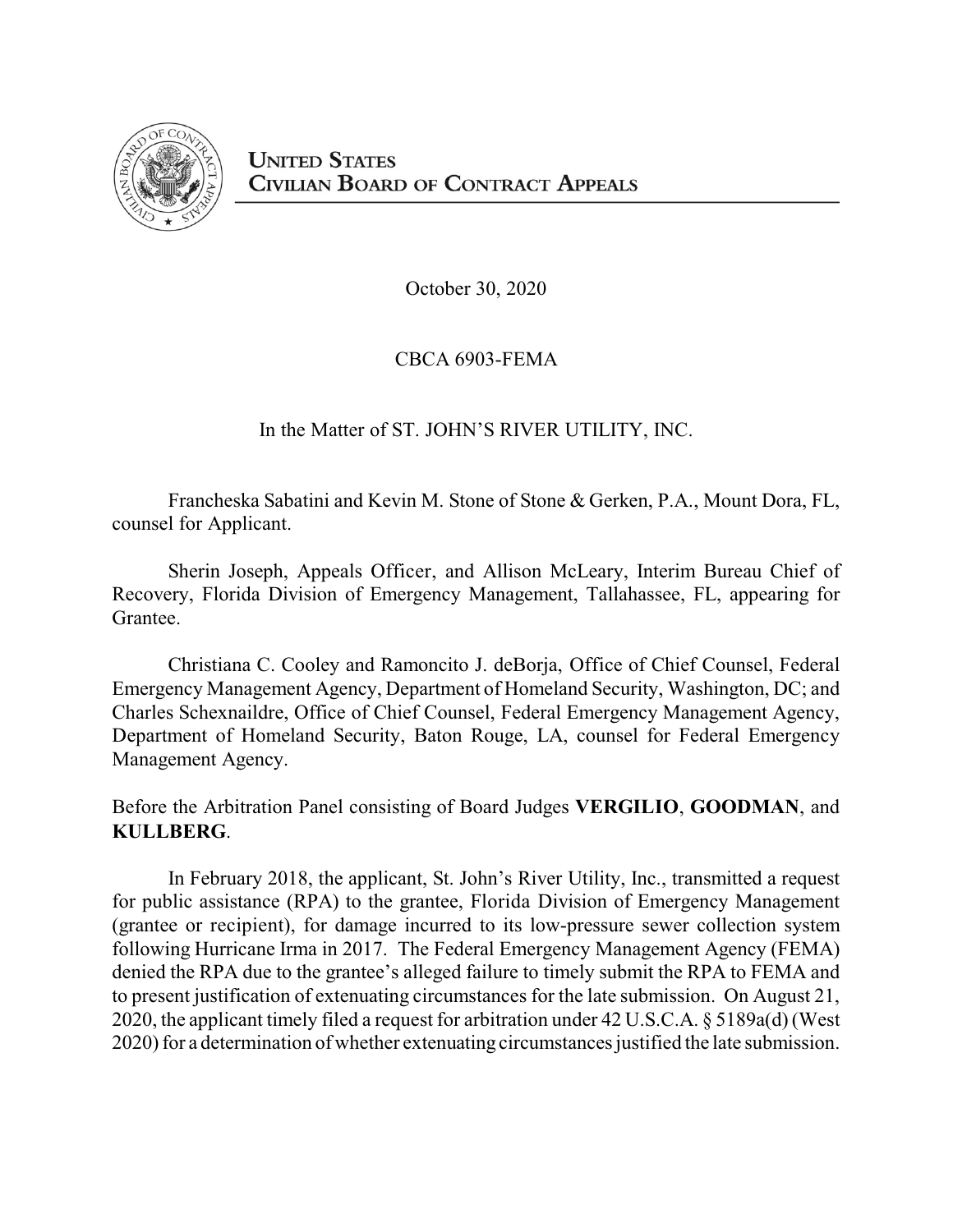In response to the applicant's request for arbitration, FEMA filed a motion to dismiss this case without the panel resolving the issues of timeliness or extenuating circumstances. FEMA maintains that because the RPA was determined to be untimely, a substantive eligibility determination regarding the applicant's RPA had not been rendered. FEMA therefore characterizes the resulting dispute as related to FEMA's discretionary grants administration authority, and not regarding "the eligibility for assistance or repayment of assistance."  $42 \text{ U.S.C.A. }$ §  $5189a(d)(1)$ . FEMA concludes that the dispute presented in this arbitration is outside of the Board's arbitration authority to resolve.

CBCA Rule 610 (48 CFR 6106.610 (2019)) specifies:

No party may move for a prehearing merits decision (*e.g.*, summary judgment or dismissal for failure to state a claim) or for involuntary prehearing dismissal other than on the merits except on the grounds that an arbitration request is untimely. A panel ordinarily issues one decision per arbitration.

As this arbitration request was timely filed, FEMA has not stated sufficient grounds for dismissal. By proceeding to the hearing, the panel has rejected FEMA's suggestion that the panel deviate from Board rules, adopted by the Board after a notice and comment period and published in the Federal Register.

In its motion to dismiss, FEMA miscasts its actions and the issues presented. FEMA determined that the applicant is not eligible to receive public assistance. FEMA concluded both that it received the RPA after the time for receipt had passed and that extenuating circumstances to justify an extension had not been demonstrated. Under the previously cited statute, the panel is authorized to resolve these issues (timeliness of receipt of the request for public assistance, and, if needed, the existence, or not, of extenuating circumstances to justify extending the time for submission) that affect the applicant's eligibility.

The panel therefore denies FEMA's motion, and has proceeded to resolve the issues presented on the merits at a hearing held on October 28, 2020, considering the submissions of the parties and testimony of witnesses.

The applicant states in its request for arbitration that after FEMA had previously granted the applicant an extension for filing its RPA, it submitted its RPA to the grantee on February 2, 2018, for transmission to FEMA. However, the grantee did not transmit the applicant's RPA to FEMA until February 6, 2019, over a year after the applicant submitted the RPA to the grantee, and purportedly without providing FEMA any written justification for the additional delay. FEMA therefore denied the applicant's RPA. The applicant appealed to FEMA, and FEMA isssued a determination, dated June 26, 2020, that while the applicant had "justified that extenuating circumstances outside of its control prevented the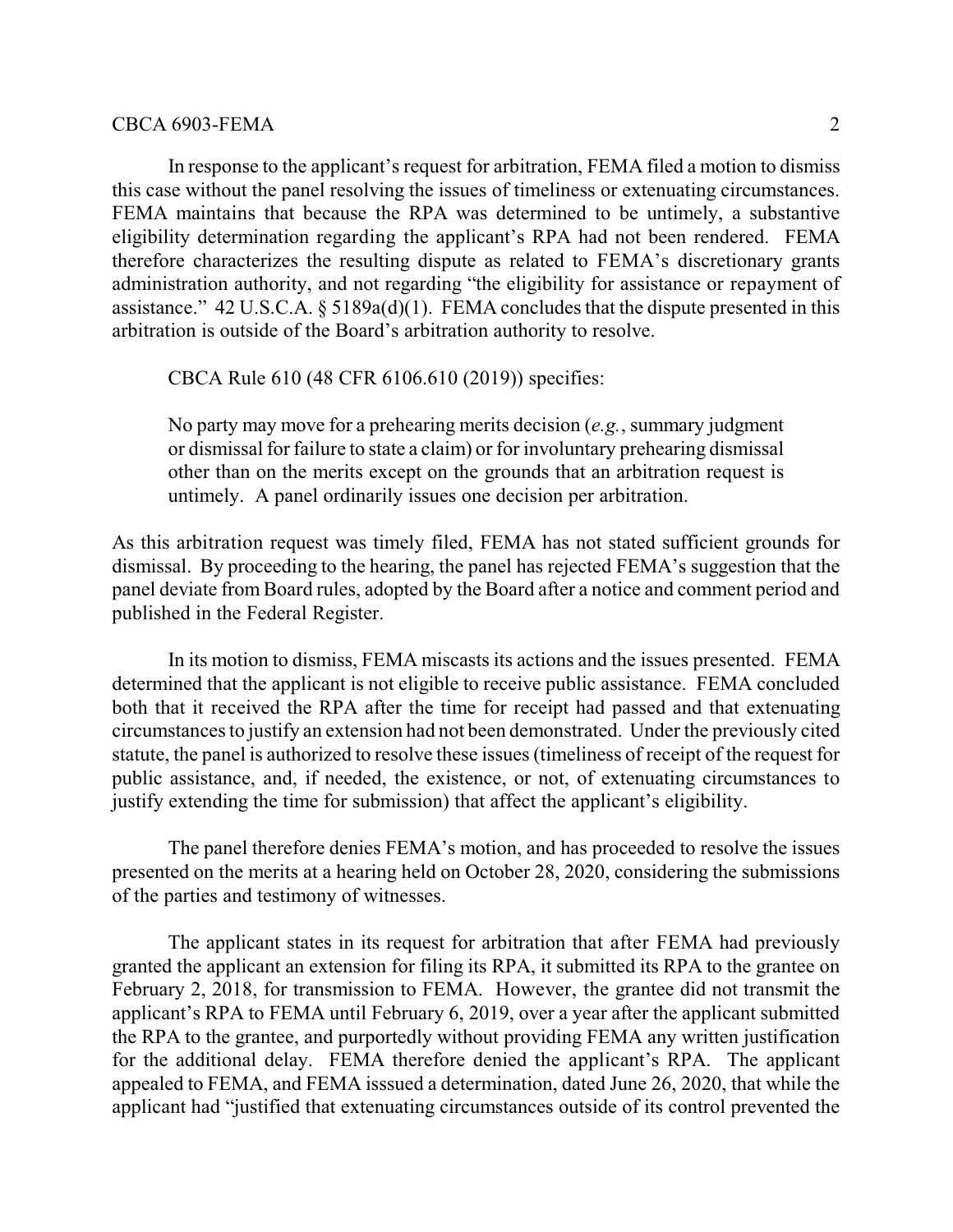## CBCA 6903-FEMA 3

timely submission of its RPA," which had resulted in FEMA's extension to file the RPA, "[the grantee] did not present compelling documentation demonstrating extenuating circumstances to justify [its] late submission." The appeal was therefore denied.

At the hearing, the grantee's witness testified that information provided from its grants management data system indicated that the grantee had electronically exported the applicant's RPA to FEMA in February 2018. FEMA's witnesses testified that while FEMA had received the grantee's exported information at that time, RPAs in the applicant's category (non-houses of worship) had been due in November 2017 and were therefore determined to be untimely. As a result, the applicant's RPA and seventeen RPAs from other applicants in the same category that had been submitted by the grantee were also deemed untimely and were "removed from the FEMA's application process." FEMA's witnesses testified that an individual who they believed was the grantee's liaison was notified of the removal of the eighteen RPA's from the process, including the applicant's. Shortly thereafter, in March 2018, the grantee again submitted eleven of these eighteen RPAs to FEMA, but the applicant's was not resubmitted.

The applicant asserts in its request for arbitration that, believing that its RPA had been timely submitted to FEMA by the grantee in February 2019, it made numerous inquiries to the grantee to obtain updates on the progress of its application, citing email correspondence in February, May, July, August, October, and December 2018 and January and February 2019. During the hearing, the grantee offered no explanation as to why it had not communicated with FEMA upon receipt of the applicant's inquiries. Even if FEMA never formally notified the grantee that the applicant's RPA had been removed from the system, as the grantee asserts, that does not explain satisfactorily the grantee's inaction.

The applicable regulations governing the issue in this case are:

(c) *Request for Public Assistance (Request)*. The recipient [grantee] must send a completed *Request* (FEMA Form 90-49) to the Regional Administrator for each applicant who requests public assistance. You must send *Requests* to the Regional Administrator within 30 days after designation of the area where the damage occurred.

. . . .

. . . .

(f) *Exceptions*. The following are exceptions to the procedures and time limitations outlined in this section.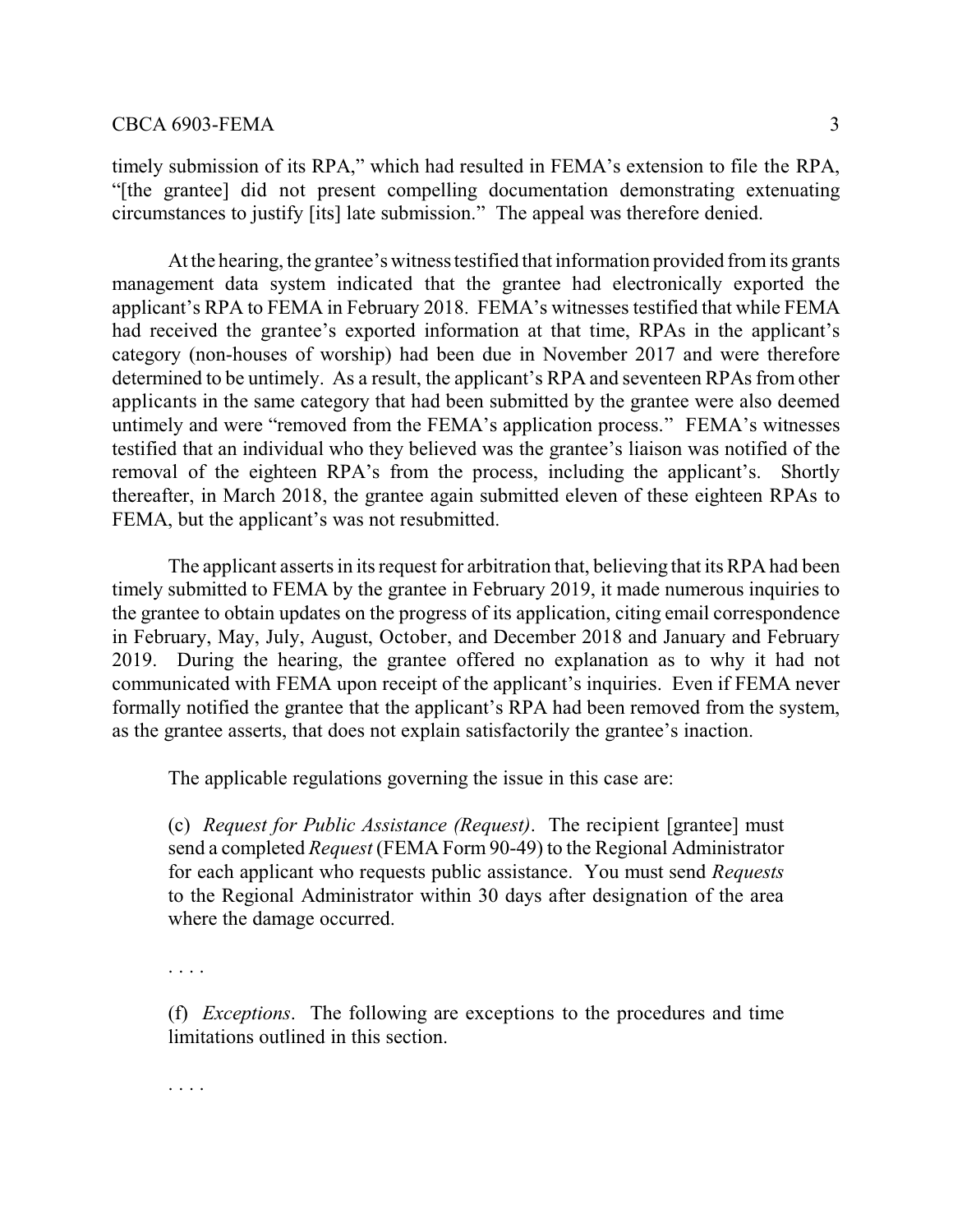(2) *Time limitations*. The Regional Administrator may extend the time limitations . . . when the recipient justifies and makes a request in writing. The justification must be based on extenuating circumstances beyond the recipient's or subrecipient's [applicant's] control.

## 44 CFR 206.202 (2019).

The applicant interprets this provision as follows:

[The regulation] provides that an extension may be provided when justified based on extenuating circumstances beyond Applicant's or Recipient's control. As the record will reflect, extenuating circumstances beyond Applicant's control have been established. Any delays caused by [the grantee] in its submittal of Applicant's RPA to FEMA were clearly beyond Applicant's control. An extension of time allowing for a late submittal is therefore allowable under the rule and appropriate under the circumstances.

The applicant's interpretation is not faithful to the regulation, which speaks to circumstances not only beyond the applicant's control but also beyond the grantee's. Pursuant to 44 CFR 206.200(b)(2)(i), a grantee in the role of a recipient is expected to "[i]nform subrecipients [applicants] about the status of their applications." This panel applies FEMA's reasonable interpretation that may require extenuatingcircumstances for late action by either or both the applicant and grantee/recipient.

While the applicant may have been justified in submitting its application late to the grantee, this does not relieve the grantee and applicant from the consequences of the grantee's subsequent failure to ensure the timely submittal of the RPA to FEMA and further failure to inform the applicant about the status of its RPA. The grantee has not explained its continued failure to inquire of FEMA as to the progress of the application process after submitting the RPA in February 2018, despite the applicant's many requests to do so. Neither the applicant nor the grantee proved that when the grantee submitted the applicant's RPA to FEMA in February 2018 and resubmitted the RPA in February 2019, it sufficiently documented a justification of extenuating circumstances for untimely submission.

We conclude that the grantee untimely submitted the RPA and supporting documentation, and that extenuating circumstances do not exist to justify a time extension. The applicant is not eligible to receive funds under the RPA.